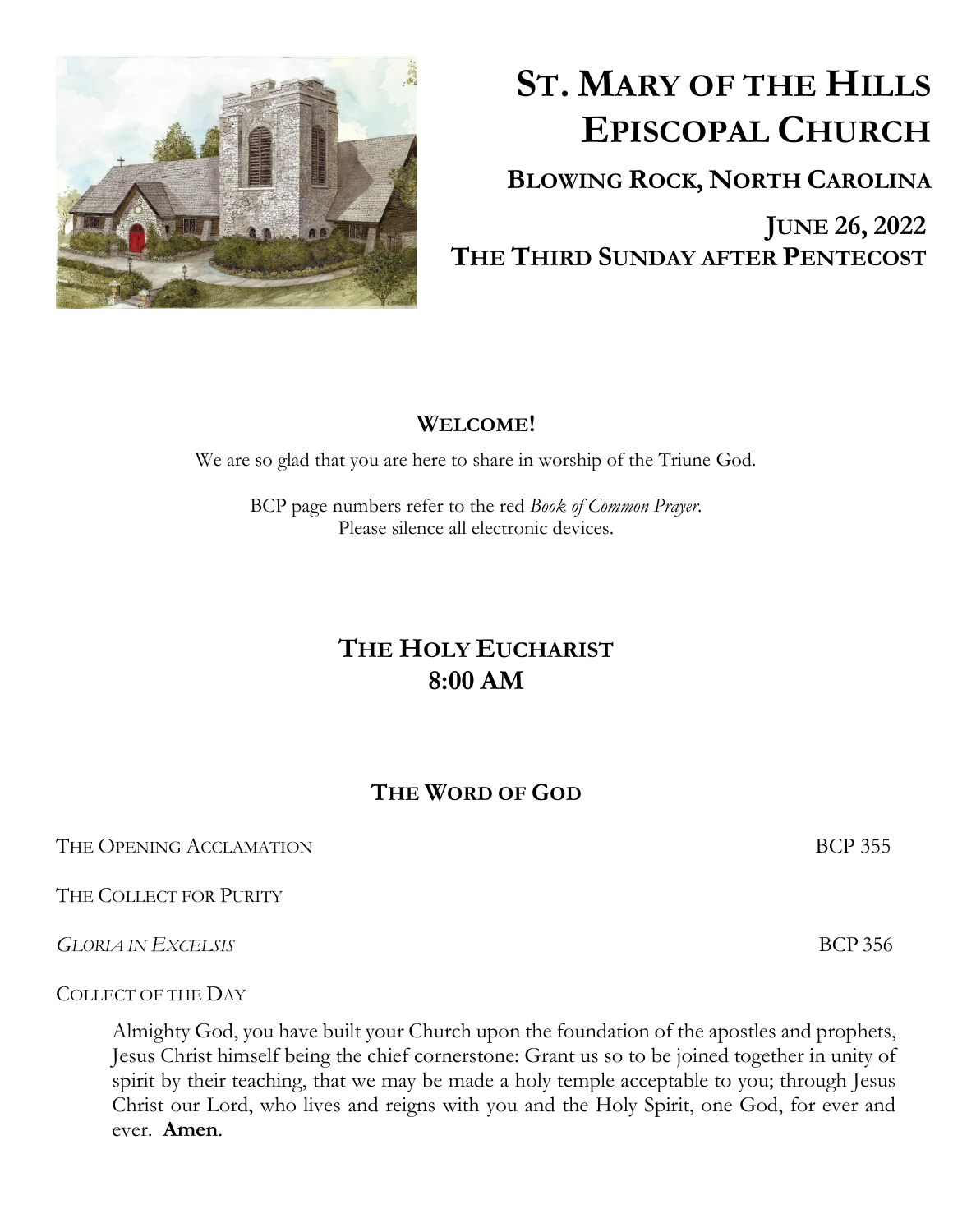The LORD said to Elijah, "Go, return on your way to the wilderness of Damascus; when you arrive, you shall anoint Hazael as king over Aram. Also you shall anoint Jehu son of Nimshi as king over Israel; and you shall anoint Elisha son of Shaphat of Abel-meholah as prophet in your place."

So he set out from there, and found Elisha son of Shaphat, who was plowing. There were twelve yoke of oxen ahead of him, and he was with the twelfth. Elijah passed by him and threw his mantle over him. He left the oxen, ran after Elijah, and said, "Let me kiss my father and my mother, and then I will follow you." Then Elijah said to him, "Go back again; for what have I done to you?" He returned from following him, took the yoke of oxen, and slaughtered them; using the equipment from the oxen, he boiled their flesh, and gave it to the people, and they ate. Then he set out and followed Elijah, and became his servant.

#### THE PSALM Psalm 16

| 1 Protect me, O God, for I take refuge in you; *           |
|------------------------------------------------------------|
| I have said to the LORD, "You are my Lord,                 |
| my good above all other."                                  |
| 2 All my delight is upon the godly that are in the land, * |
| upon those who are noble among the people.                 |

3 But those who run after other gods \* shall have their troubles multiplied.

4 Their libations of blood I will not offer, \* nor take the names of their gods upon my lips.

5 O LORD, you are my portion and my cup; \* it is you who uphold my lot.

6 My boundaries enclose a pleasant land; \* indeed, I have a goodly heritage.

7 I will bless the LORD who gives me counsel; \* my heart teaches me, night after night.

8 I have set the LORD always before me; \* because he is at my right hand I shall not fall.

9 My heart, therefore, is glad, and my spirit rejoices; \* my body also shall rest in hope.

10 For you will not abandon me to the grave, \* nor let your holy one see the Pit.

11 You will show me the path of life; \* in your presence there is fullness of joy, and in your right hand are pleasures for evermore.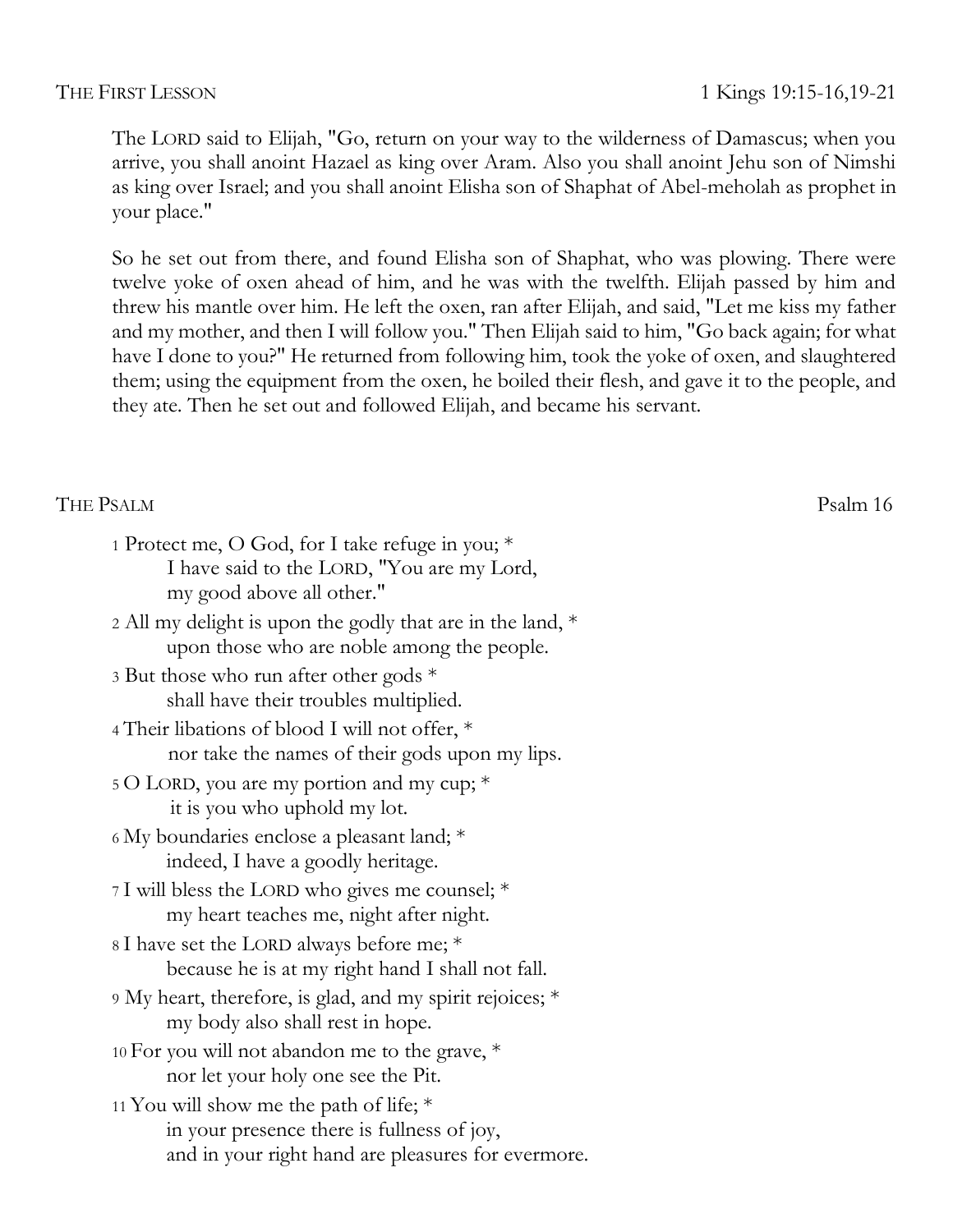For freedom Christ has set us free. Stand firm, therefore, and do not submit again to a yoke of slavery.

For you were called to freedom, brothers and sisters; only do not use your freedom as an opportunity for self-indulgence, but through love become slaves to one another. For the whole law is summed up in a single commandment, "You shall love your neighbor as yourself." If, however, you bite and devour one another, take care that you are not consumed by one another.

Live by the Spirit, I say, and do not gratify the desires of the flesh. For what the flesh desires is opposed to the Spirit, and what the Spirit desires is opposed to the flesh; for these are opposed to each other, to prevent you from doing what you want. But if you are led by the Spirit, you are not subject to the law. Now the works of the flesh are obvious: fornication, impurity, licentiousness, idolatry, sorcery, enmities, strife, jealousy, anger, quarrels, dissensions, factions, envy, drunkenness, carousing, and things like these. I am warning you, as I warned you before: those who do such things will not inherit the kingdom of God.

By contrast, the fruit of the Spirit is love, joy, peace, patience, kindness, generosity, faithfulness, gentleness, and self-control. There is no law against such things. And those who belong to Christ Jesus have crucified the flesh with its passions and desires. If we live by the Spirit, let us also be guided by the Spirit.

THE HOLY GOSPEL Luke 9: 51-62

When the days drew near for Jesus to be taken up, he set his face to go to Jerusalem. And he sent messengers ahead of him. On their way they entered a village of the Samaritans to make ready for him; but they did not receive him, because his face was set toward Jerusalem. When his disciples James and John saw it, they said, "Lord, do you want us to command fire to come down from heaven and consume them?" But he turned and rebuked them. Then they went on to another village.

As they were going along the road, someone said to him, "I will follow you wherever you go." And Jesus said to him, "Foxes have holes, and birds of the air have nests; but the Son of Man has nowhere to lay his head." To another he said, "Follow me." But he said, "Lord, first let me go and bury my father." But Jesus said to him, "Let the dead bury their own dead; but as for you, go and proclaim the kingdom of God." Another said, "I will follow you, Lord; but let me first say farewell to those at my home." Jesus said to him, "No one who puts a hand to the plow and looks back is fit for the kingdom of God."